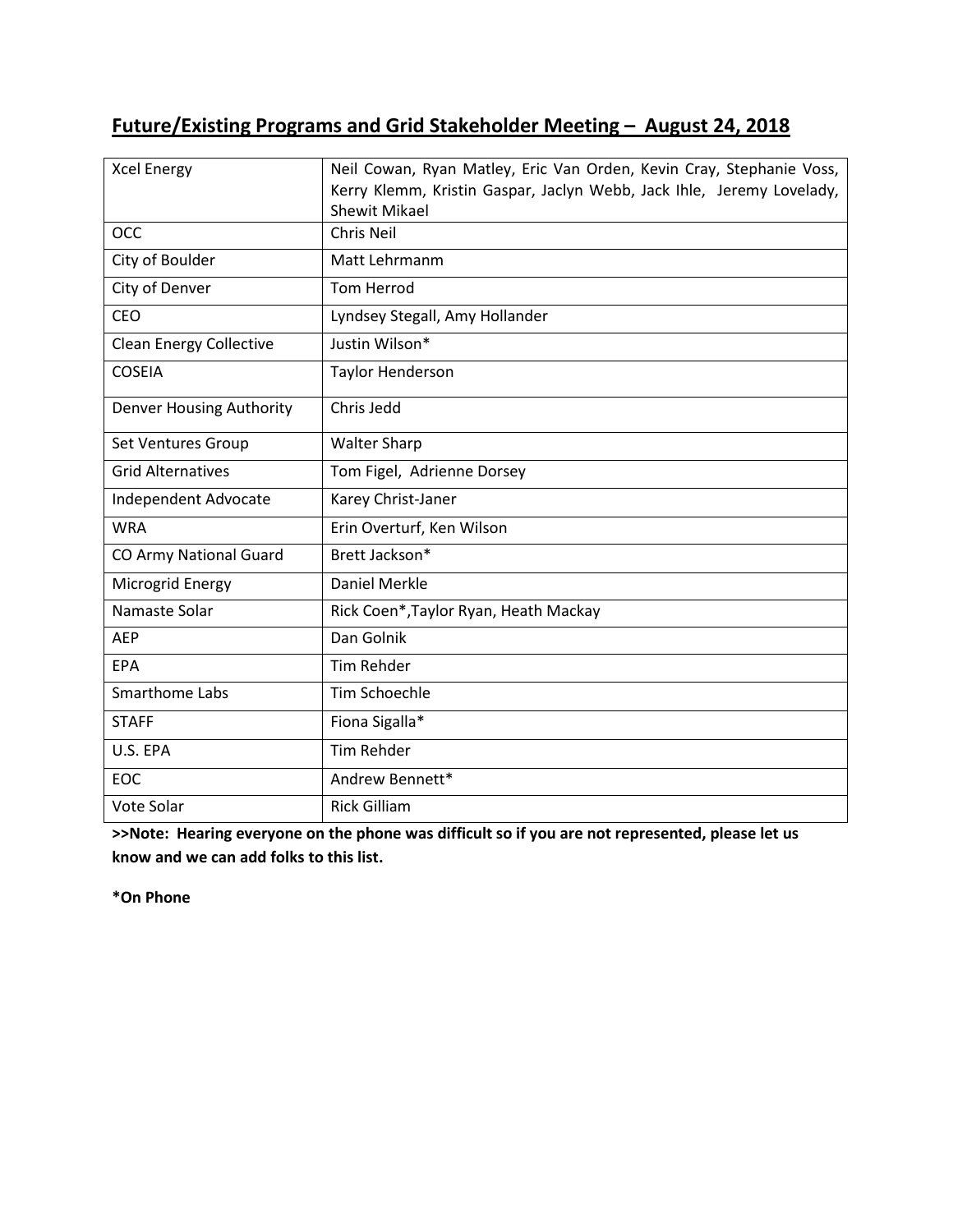# **I. Welcome & Introductions**

Kevin started meeting with introductions and Neil went over action items from last meeting.

### **Previous Action items:**

- A. Transitioning from Windsource
	- a. Brett Jackson
		- i. The feds are interested in switching to Renewable\*Connect
		- ii. Feels getting the right stakeholders together in order to get a solution is the best option and what has been lacking in the discussions earlier.
		- iii. Goal is to work through this until the next quarter.
		- iv. **This remains an action item.**

# **II. Renewable\*Connect – Jaclyn Webb**

#### A. Phase 2

- a. 36 customers were given a portion of what they asked for
- b. Once this program closed, a waitlist is now available

#### *Discussion*

**Are customers who are given an allocation in the first release and would like if more should they be waitlist as well?** 

Correct.

#### **Will you be re-evaluating the bill credit?- Karey**

• The 2019 bill credit will be available in the early November of December timeframe.

#### **Will the total demand for the program ever be disclosed?-CEO Li rep and Erin-WRA**

• Currently, this information is not available for general disclosure.

#### **Is there potential for another follow on project?- Erin-WRA (western resource advocates)**

It's in the early stages of development. Also adjusting the program due to feedback is essentially what stakeholder meetings, such as these, are for.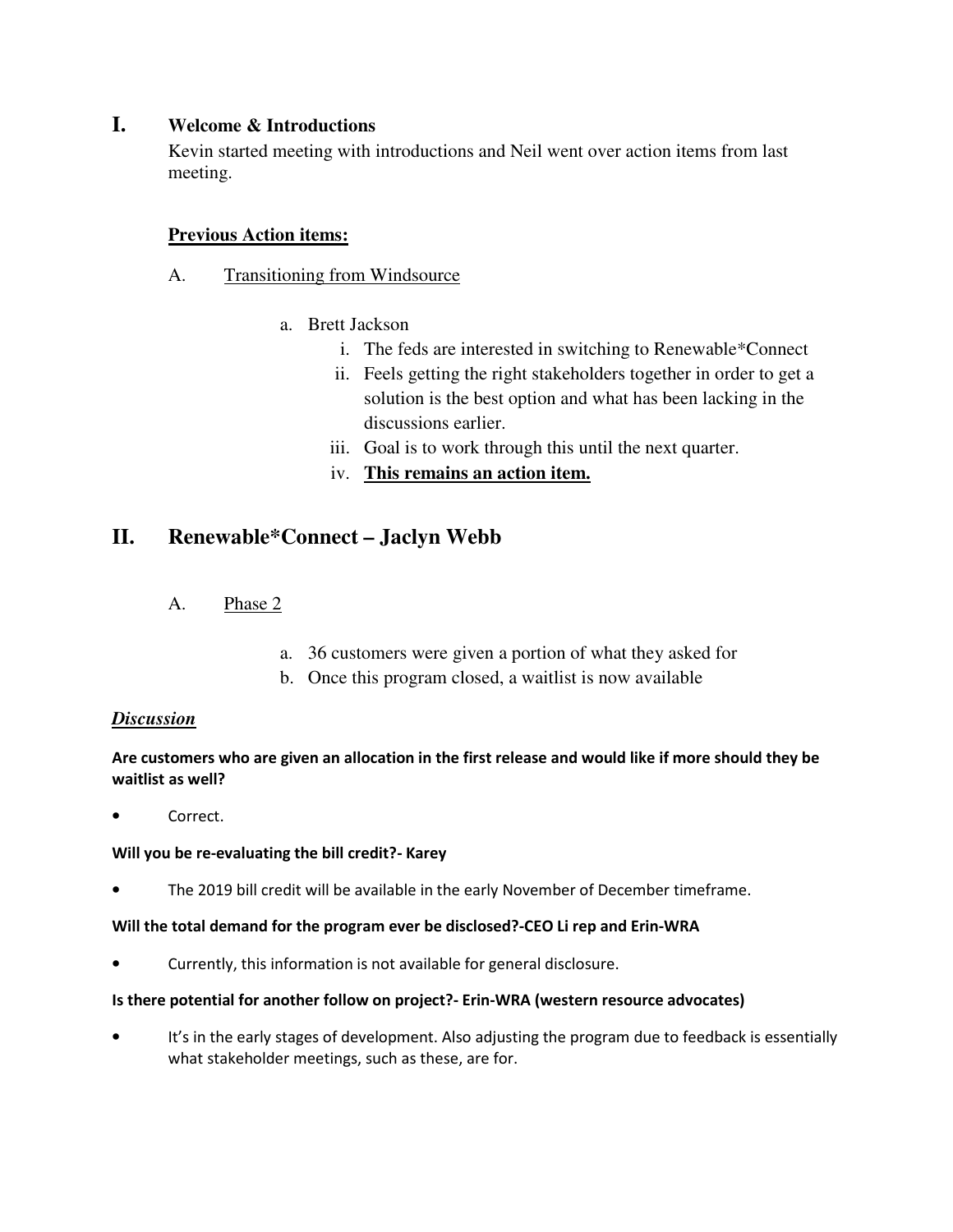**Do you have any indication that many customers move from wind source to renewable connect?-Chris Neil**

There has not been a drop in wind source customers.

# **III. Dashboards Presentation – Eric Van Orden**

**ACTION ITEM- We will discuss internally about putting monthly RESA on website**

- A. Monthly Customer solar program dashboard
	- a. Stakeholders had requested more numbers in regard to solar program.
	- b. The dashboard provides the number of Megawatts and number of applications, within the program.
	- c. Eric would like clarification in the numbers wanted and what clarification stakeholders need.
	- d. We are currently above 120 kW in applications.
	- e. The bar charts refer to the small programs.
		- i. All of this data is again available on the Solar program Xcel site.
	- f. Medium Program
		- i. The medium program is staying open longer.
		- ii. The cancelled projects are related to a lack of deposit.
		- iii. Open for 47 days.
	- g. Large Program
		- i. 2019: 14 MW will be offered.
	- h. On site batteries
		- i. This is not available on a site
		- ii. Since early 2018 there have been 293 applications

#### *Discussion*

#### **Could Xcel put the dashboards and reports on their website?**

- Yes. They are on our web site.
- This data only includes solar rewards.
- The monthly RESA Reports are filed under 06S-016E.

#### **What is the total installed MW customer owned?**

• Above 120 MW

#### **What is the average size of the batteries?**

 $\bullet$  5-6 kW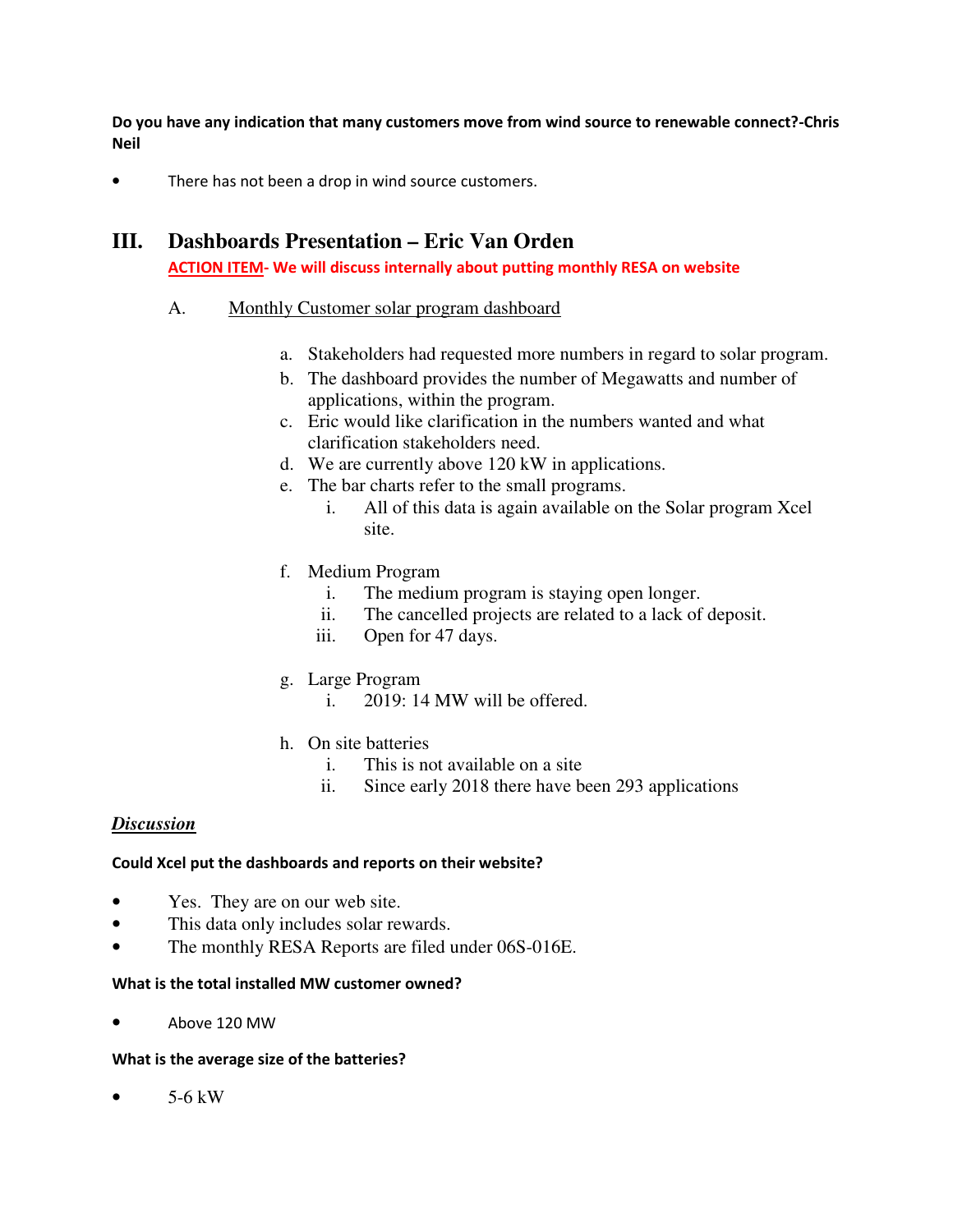# **IV. Colorado Energy Office Presentation – Amy Hollander**

- A. Mission is to find cost effective energy services.
- B. The weatherization program added solar ie. the CEO LI
	- a. This made Colorado the first state to include Solar in their weatherization services.
- C. Solar for low income:
	- a. The market trend of cheap solar meant it became apparent that it could be viable through a state program.
	- b. The program is also funded by the department of energy.
	- c. 25% of the leap fund to do the solar program. The use of XCEL, leap and DOE funds are being used to make this program possible.

### D. Goal of Low Income Program

- a. Reduce cost of energy and the energy burden
- b. CO: 1 in 5 to one in 4 experience a sever energy burden.

#### E. Locations of Systems

- a. San Luis Valley: They are working with an in house installer in order to reduce costs.
- F. Barriers within the program
	- a. Roofing that is in poor shape, made it difficult to install
	- b. Electrical panels that are in need of upgrading.
	- c. The CEO applied for internal funds to assist on fixing these barriers in order to continue to serve the low income community.

#### G. Goals for the CEO

a. To make the solar program permanent.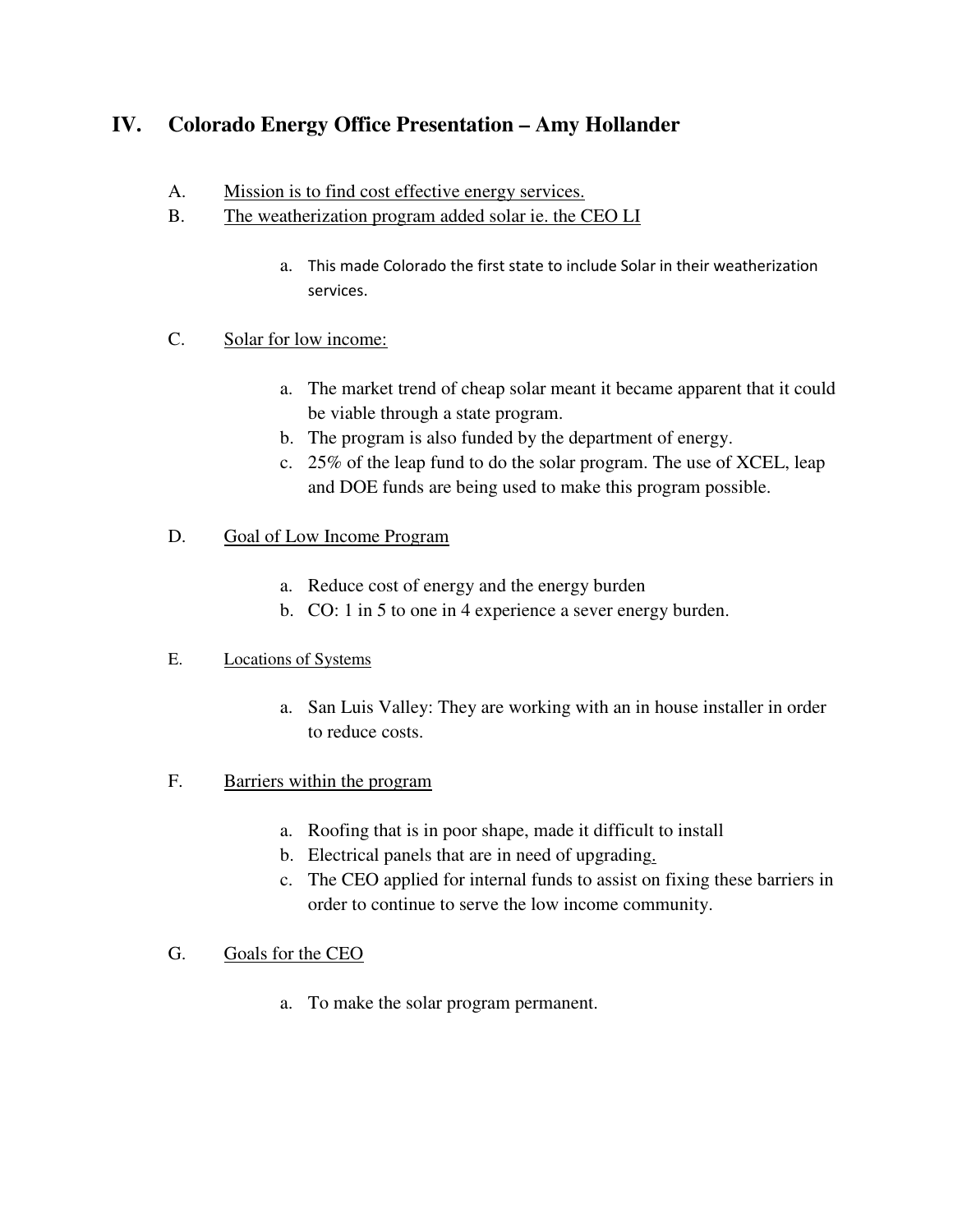### **Do you have goals for regions? (Brett)**

• Yes, CEO works in 4 regions are works with specific installers within that region. Every county has weatherization funding and has a service every year.

#### **Weatherization is 25% of leap funding, is this an increase? (Brett)**

- In the past CEO received 15% and today it is 25%.
- In most of the country LEAP only provides 5-15% funding.

# **LEAP has seen a decrease in application so they have more funding to allocate. (Andrew)**

### **Is solar focused on customers with electric heat? (Ken)**

• Yes, CEO looks for customers with electric based-heating.

### **DO you have any estimates on monthly savings? (Kevin)**

It should reduce the cost of electricity 50-75%, in order to be cost effective.

### **Is there a plan to replace inverters or make repairs? (Kevin)**

The federal funds do not allow for maintenance. The CEO does have a rebate fund, where REC incentives are collected, and those funds will be used to make repairs.

#### **Are there federal barriers to off-site solar? (Tom F.)**

• DOA and leap are hesitant to have their funds used for a permanent project. There have been no developments that have occurred with offsite solar.

#### **What happens when residents move?**

• Research shows that low income residents tend to stay in low income area.

# **V. Solar Rewards Community Presentation – Shawn Queenan Action Item: 2017 awards – sited – NEXT MEETING – update map**

- A. 2017 Standard offer will be released week of 8/28
- B. In the future all information will available to bidders in the RFP
- C. The low income RFP scoring will be updated for next year (SR Community LIRFP scoring)
	- a. PUC has communicated that they agree and are supportive to the change.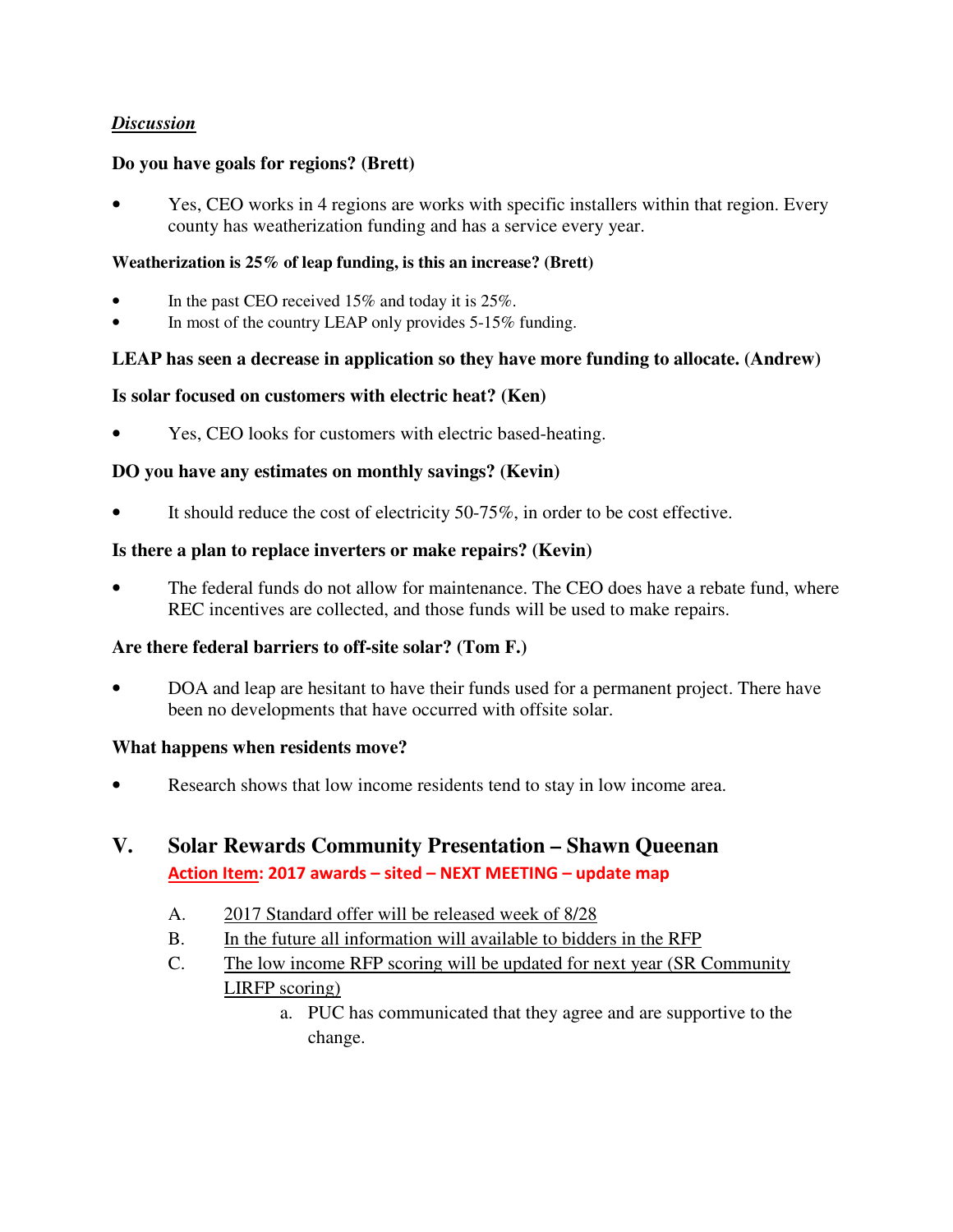### **Will you be using a similar scoring for non-economic criteria next year?**

- There will not be a scoring system for non-low income folks that will be available to the public. The RFP settlement agreement will be integrated into the evaluation.
- A certain number of low income subscribers must be subscribed into the program.

### **What is the developer experience required?**

If a developer applies without experience with solar, if they can partner or show plans with large partners that can show they follow through that is fine.

# **How the recommendations for the subgroups were integrated and taken by staff? (Grid)**

• Developers out of the 2017 RFP feedback wanted more transparency.

# **Developers had issues with Bill commitment and saw problems being able to fund projects with that.**

# **Subgroup recommendation: Bidder complies with affidavit or contract…?**

### **Options:**

Have a third party review to see if they complied with the requirements

# **Subgroup wanted to ensure the RFP would function to benefit low income customers.**

#### **Grid Alternatives feels that the current RFP is not serving low income customers.**

- GRID also thinks that the subgroup didn't include low income advocates and was focused on developers
- Concerned that bill reduction is weighed too little compared with job reduction. They would also like more transparency on how there will be an apples to apples comparison.

# **DHA – (Chris Jedd)**

- Feels that RFP is much better than last year. Although there are ways to weigh things higher he feels it's "cumbersome".
- Are scores bid against each other?
- Yes they are scored with one another.
- For bill savings are you looking for an affidavit or contract that states bills will be reduced for this many years?
- How are application first viewed? Are the economic factors weighed and then the noneconomic?
- No they are all scored equally in the "matrix"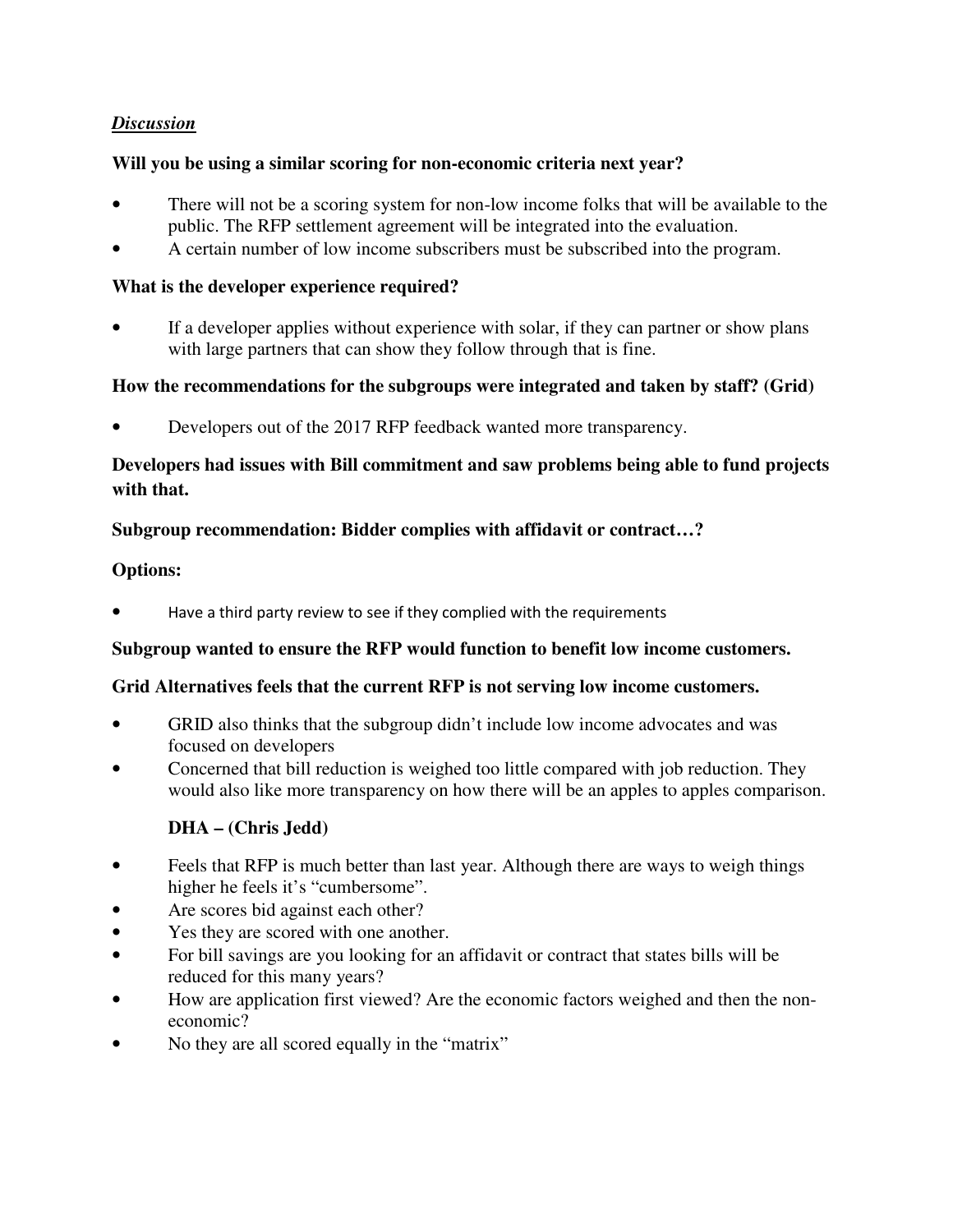# **Namaste – (Heath MacKay)**

• No, not looking for a contractual obligation. This is lumped with the other commitments in the scoring group. Although there is still an expectation for them to reduces bills. But it's looked at in net bill savings.

# **Microgrid – (Dan Merkle)**

# **Are the points being allocated fairly in the bid?**

• That's fair, making a mathematical analysis of how points are allocated is necessary.

# **If a company does not offer job training will this hinder their scoring?**

**If there are other innovative ways they are benefitting LI customers that will also be taken into consideration.** 

**The company expressed interest in seeing more solar in urban settings-I feel that 15 points is communicating opposite?** 

• You are correct, but there are other things you can do to make your bid more attractive.

# **Grid Alternatives – (Adrienne Dorsey)**

### **How is verification done here?**

The bidders can decide how they want to be verified.

# **2018 open RFP: Feels that the scoring matrix is unfair towards developers in order to understand what projects are competitive. Would like this matrix to be available? (Phone Question)**

• The evaluation criteria are plainly listed in the settlement and that's what Xcel follow in the scoring of the bid.

# **What developer experience are you looking for to verify bill savings over time?**

• Developer experience is mostly weighed towards how they can do the project in the allotted time. But if you have such experience, please do submit and it will be considered.

# **VI. Residential Battery Demand Response Pilot – Eric Maurer**

# A. Goals

- a. The batteries here are customer owned or third party batteries.
- b. Continuing to understand batteries and find which works.
- c. Help customers understand how they can use their batteries.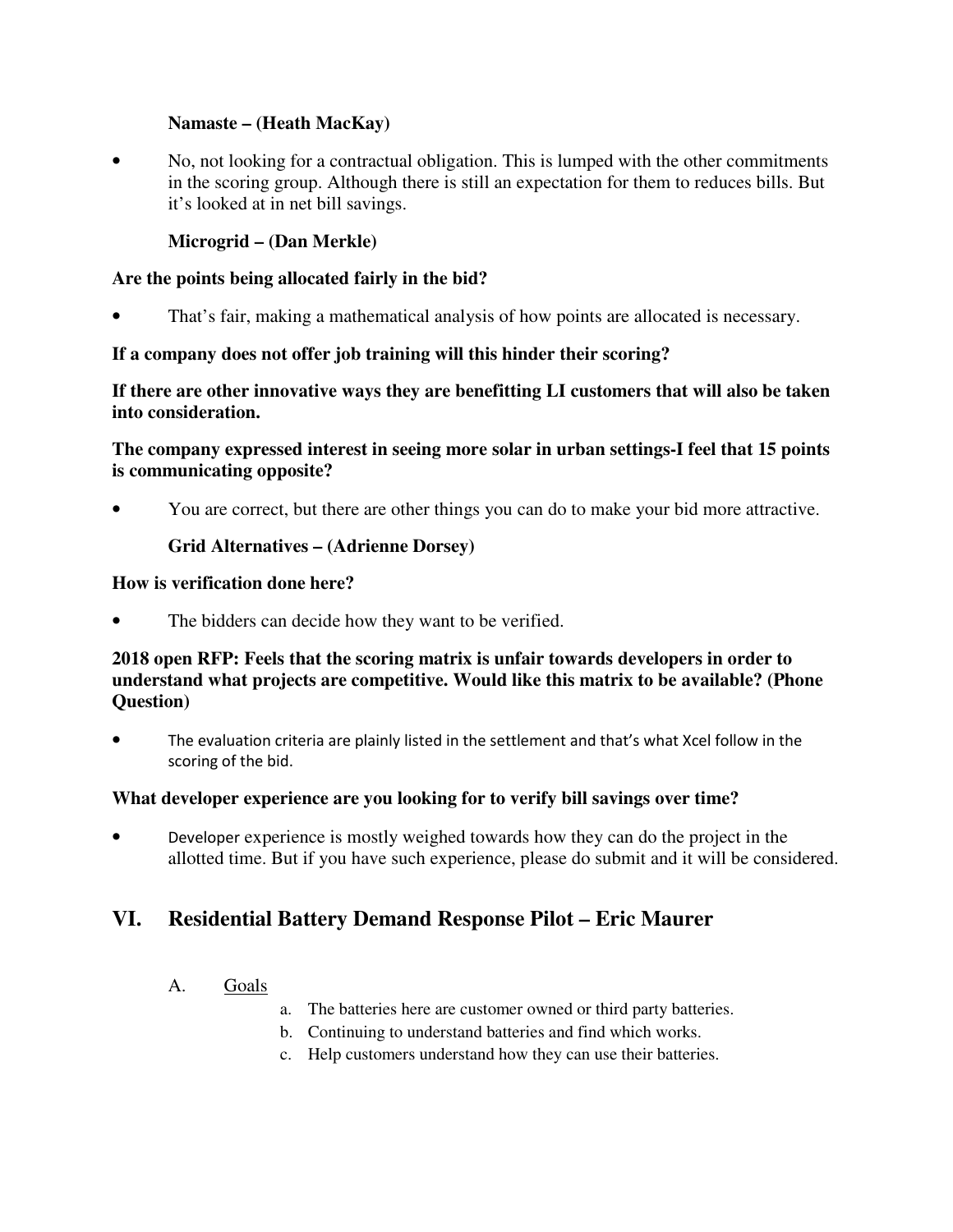- B. Pilot intent: ½ of customer battery into demand response and the other half for the customer's consumption.
	- a. This option is first provided and focused on customers that already have a battery.

### **How are you measuring the batteries output?**

• Vendor through AMI would communicate. Very similar to thermostats.

### **Will this be used in integration with other renewable source?**

- There's more work to be done. If the batteries can be used in those cases.
	- C. Geo-Targeting for 2019
		- a. Deploying save or switch customers in this use.
		- b. All new construction projects, engage with developers and create develop efficient installs and DR systems like smart thermostats.

# *Discussion*

### **Does local generation help?**

• You could place new generation or additional energy in the area. But Xcel will not be looking into this.

#### **Is the purpose of the pilot to roll out on a larger scale?**

We're testing if this is an option for DSM and demand response. So if an outage occurs Xcel can use a collected load rather than shift resources. This testing is to see if geotargeting is a viable option. The intent is yes this is a system wide project for specific projects.

# **Do you see this as coordinating with DSP?-Jack (Xcel)**

• Yes, if the tool is viable. Cost effective and it works with DSM.

#### **Will this be used with other resources like solar?**

• Currently, we're only using DSM and DR because that's what's appropriate. But it could certainly be used for Electric vehicles, etc.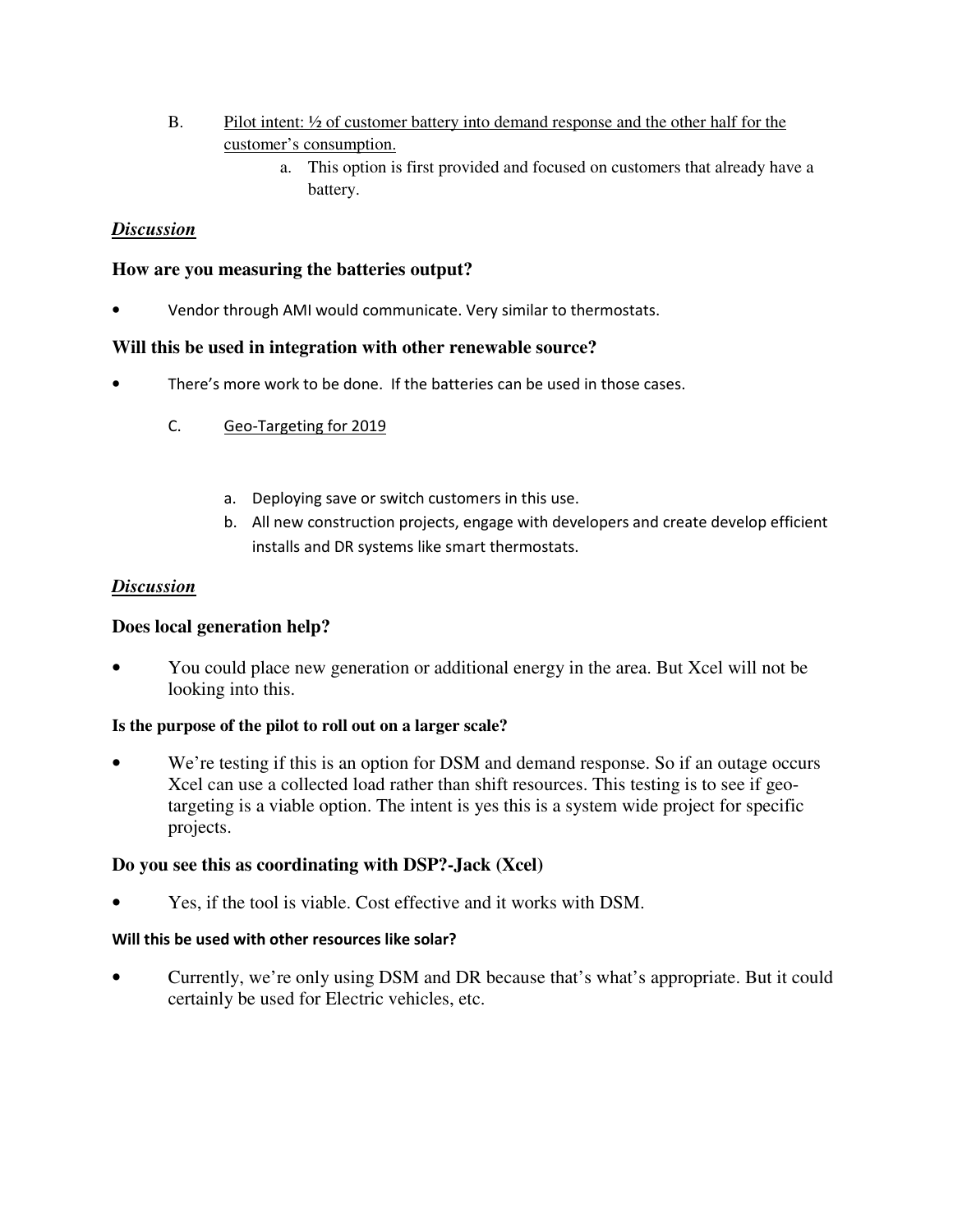**Is concerned that this is created a silo of DSM and DR. Would like these pilots to be done in a single distribution planning process. Such as combining battery demand response as well. (WRA – Erin O.)** 

# **VII. Hosting Capacity Map – Kevin Cray**

# *Discussion*

# **Why the rural feeders are marked red? Are you worried about the flexibility of those meters?**

These feeders are small. They're ability to feed to multiple PV systems is limited.

# **The map doesn't identify the property level-will the map improve?**

• Yes, eventually. AMI meters will improve our insight. This will help with granularity.

# **How do developers feel about the map?**

• One thing that is possible is paying a fee to see the specifics of a specific area. This is on the how to interconnect page.

# **Locational net benefit analysis is being explored in Minnesota; will this be happening here in CO?**

This being furthered developed with DSP.

# **Could the necessary requirements for the interconnection be done or told in an earlier step? Or could alternatives be provided?**

- The table that we released in feeder level.
- You do have to do the interconnection application in order receive information on whether the project is viable.

# **VIII. Innovative Clean Technology (ICT) – Battery Storage – Beth Chacon**

- A. Through Younicos (battery brand) one can take a look at the real time production of a battery even if you don't control it.
	- a. Younicos is only the Panasonic battery.
- B. The Stapleton battery has a similar monitoring system.
- C. Panasonic Results
	- a. The impact on the grid is significant on this project.